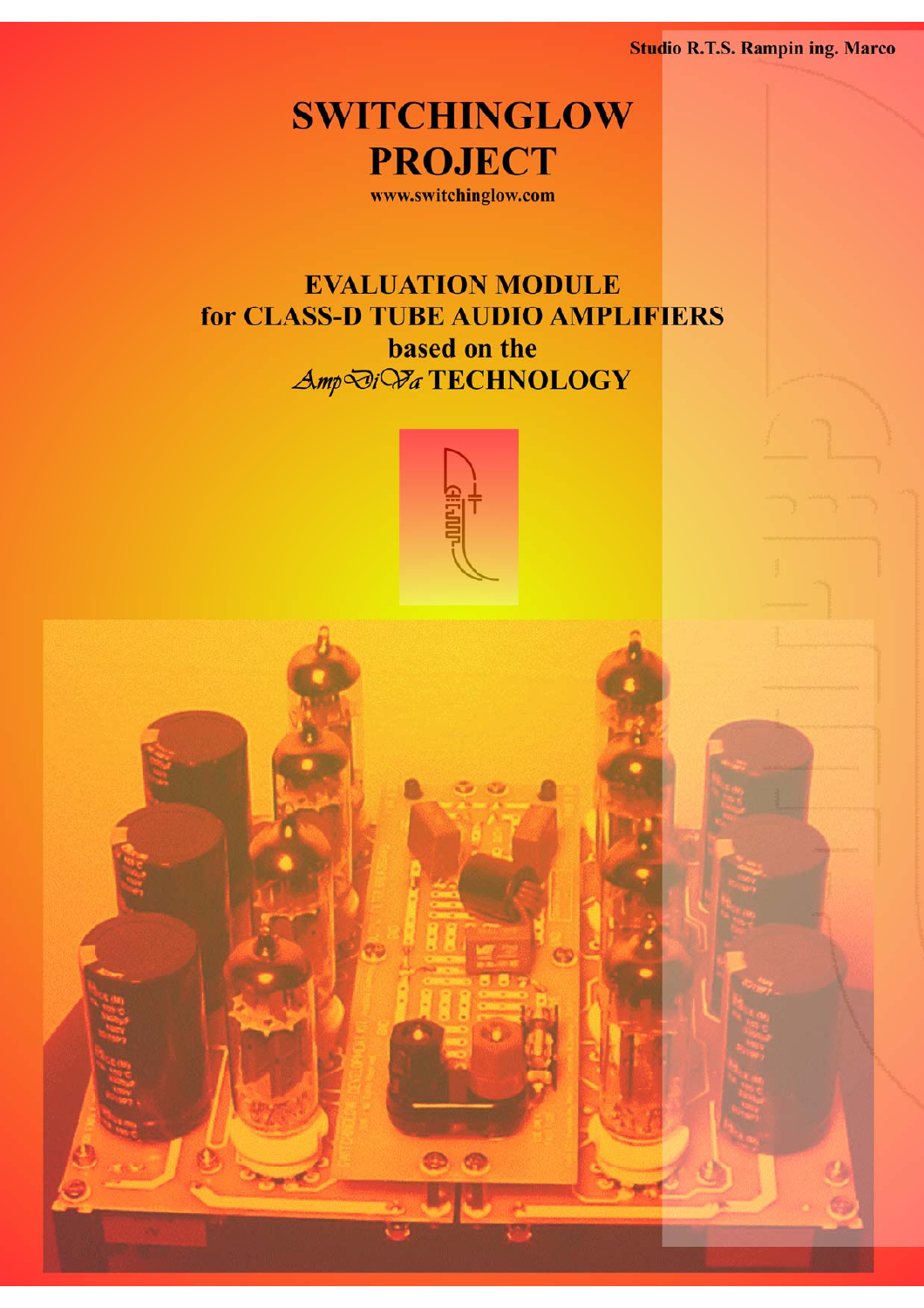#### **The SWITCHINGLOW Project**

To design an electronic audio amplifier there are two different kinds of active devices - *vacuum tubes* and *solid state semiconductors* - and two different circuit topologies - *linear* or *switching* - can be considered.

Combining these elements, three well known configurations can be done:

vacuum tubes linear amplifiers solid state semiconductors linear amplifiers solid state semiconductors switching amplifiers

**The fourth configuration -** *tube switching amplifiers* **- is unusual but feasible following the**  $\Delta m \bar{p} \bar{\omega}$   $\bar{\omega}$  technology method disclosed by the **Studio R.T.S. Rampin ing. Marco.**

With this method it is possible to design classic Class-D bridge circuits using triodes as power switching devices.

The method consists in using the tubes as *electronic switches in full on - full off states* employing these precautions:

drive the grids with a negative voltage for the full *off* state and a positive voltage for the full *on* state

drive the grids respect to their cathodes by the means of *Floating Grid Driver* circuits

connect several triodes in parallel to achieve an higher full *on* state current use of *Signal Integrity* line equalization to switch all the tubes in every bridge arm in the same time

The aim of the SWITCHINGLOW Project is to approach this method, depicted to the public for the first time during the European Maker Faire 2015 in Rome, through a convenient and reliable EVM kit at an affordable price.

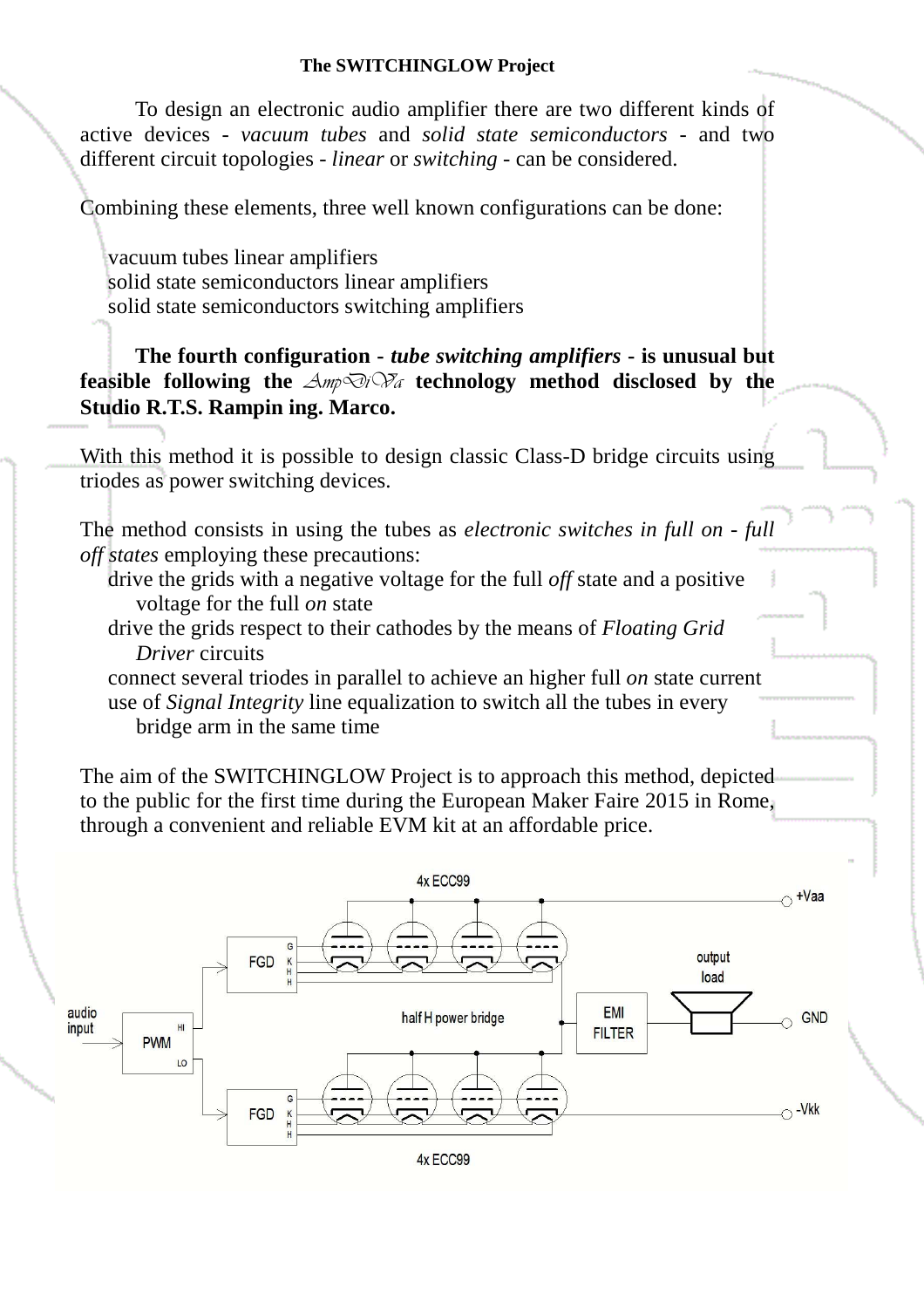### **TO WHOM THE KIT IS ADDRESSED**

It has been taylored for designers, researchers and DIY passionates who wish to engage to design and develop tube Class-D audio amplifiers.

A basic comprehension of switching circuitry and the availability of some instruments (oscilloscope and test signal generator) will be useful for a good use of the kit.

## **WHAT THE KIT ALLOWS TO DO**

The kit allows to assembly a development and evaluation platform for a monophonic analog input, half H-bridge Class-D tube amplifier based on the  $\Delta m \partial v \partial r \partial \bar{\partial} \phi$  method.



## **KIT CONTENT**

The kit includes the printed circuit boards and the parts, including 8x *ECC99 JJ Electronics* dual triodes, needed to build an half H-bridge complete with preassembled and tested Floating Grid Drivers and analog input AD type Pulse Width Modulator. Custom transformers are provided to power the FGDs and the tube heaters. A breadboard pcb with suitable parts are also provided for the assembly of a basic EMC output filter.

A comprehensive handbook depicts the kit functionallity and illustrates the assembly and test procedures.

A split DC power supply and the parts to apply the AC mains to the FGD transformers have to be added by the user.

The split power supply can be obtained by a common lab bench dual power supply unit or by a simple center tap transformer followed by a bridge rectifier.

The split power supply should be in the  $+/-5$ Vdc to  $+/-90$ Vdc range with 1Amp maximum rating.